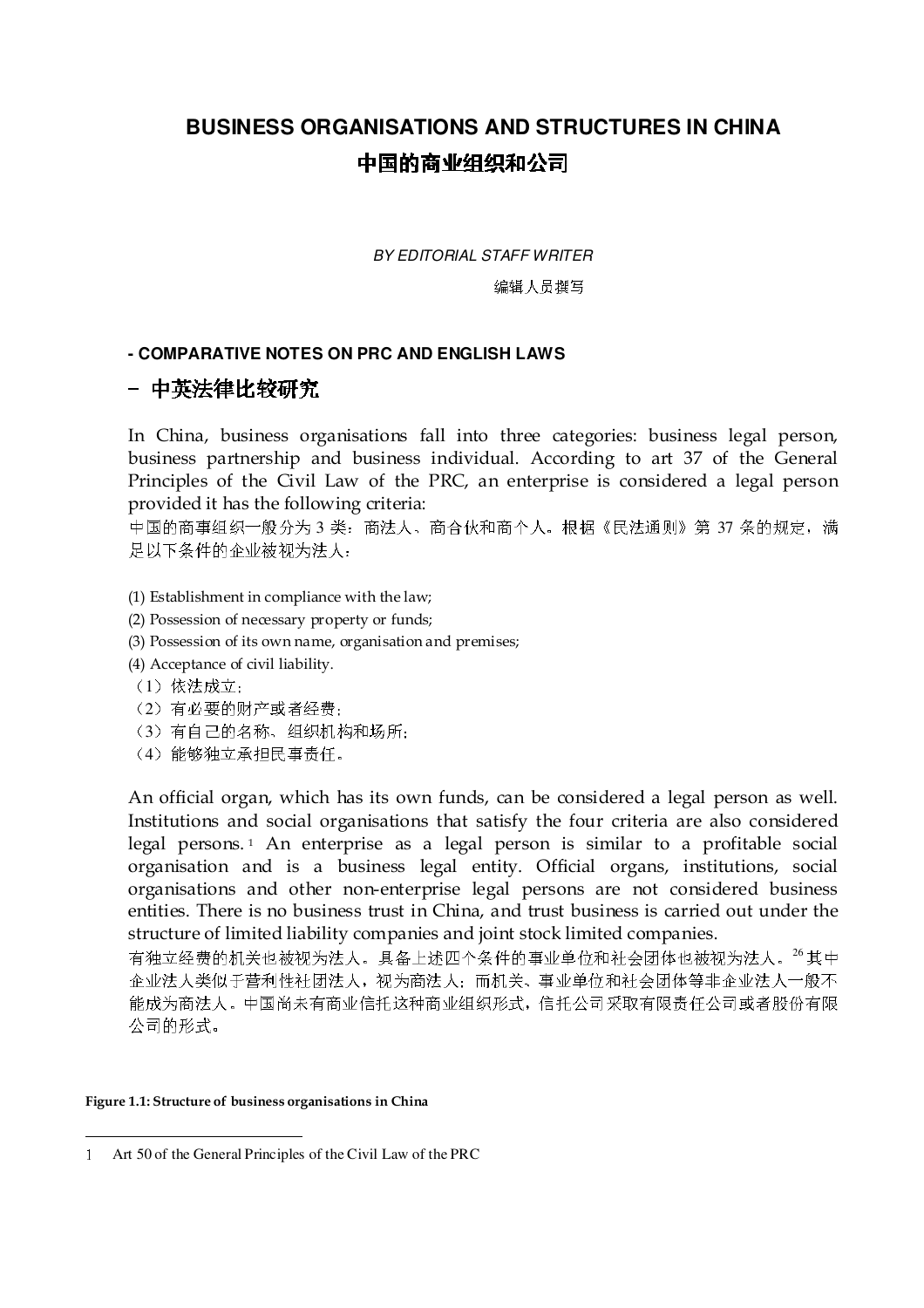:

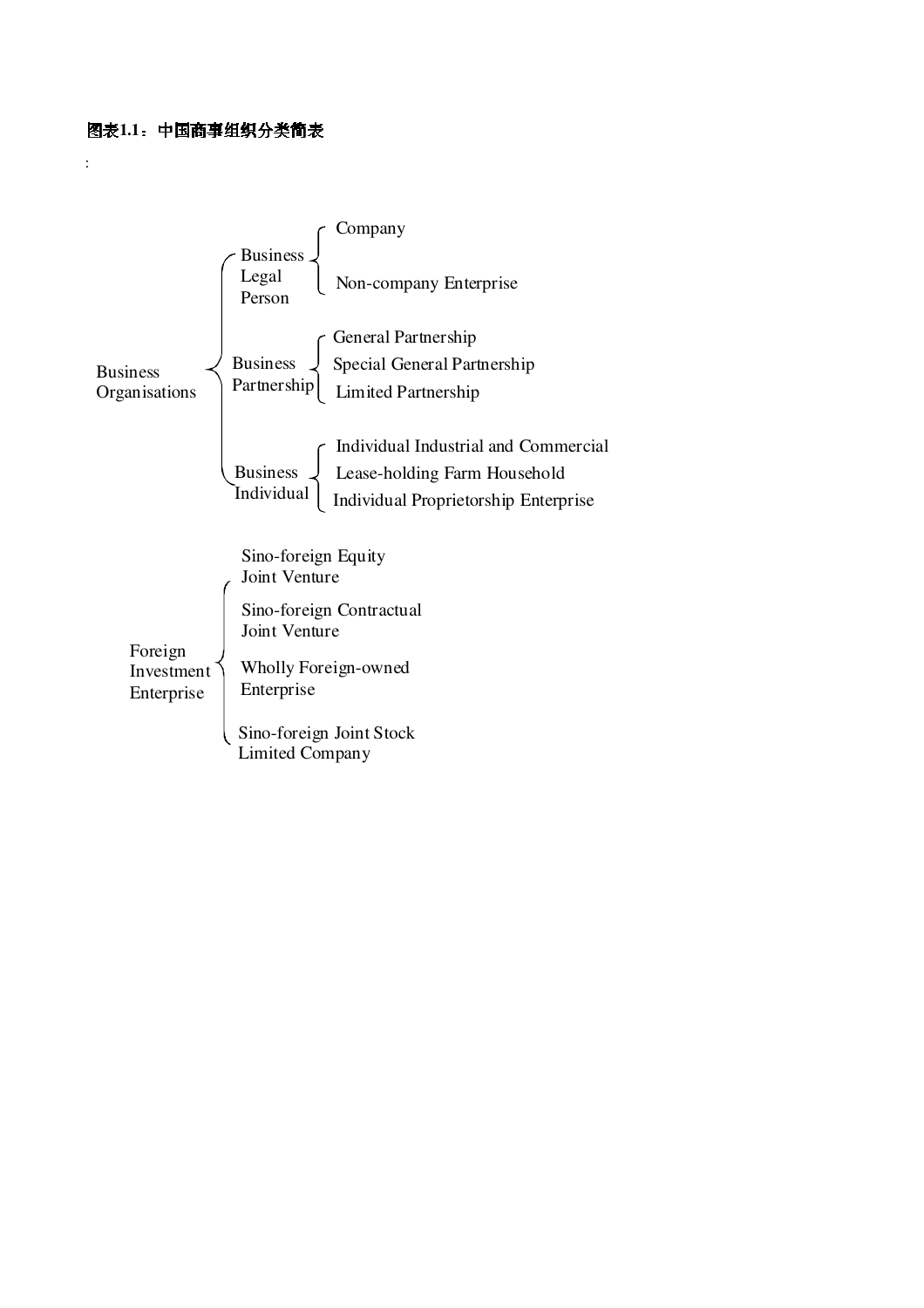

### **BUSINESS LEGAL PERSON**

### 商法人

Under Chinese law, a business legal person can be an incorporated enterprise, a non-incorporated enterprise such as state-owned enterprise, a collective-owned enterprise, or an enterprise owned by the whole people (a kind of enterprise mainly set up during the planning economy period, and rarely used in today's economy). The term excludes unlimited companies that exist in English company law, but not in PRC company law. Incorporated enterprises include limited liability companies and joint stock limited companies.

根据中国法,商法人包括公司企业和非公司企业。非公司企业包括国有企业、集体企业、全民所有 制企业(主要是计划经济时代的产物,现在已经较少用这种形式)等,但是排除了英国公司法中存 在的无限公司。公司企业包括有限责任公司和股份有限公司。中国法下不存在无限公司。

Limited liability guarantee companies do not exist under PRC company law. However, limited liability companies, in which shareholders are liable to the extent of their capital contributions, do exist. A private limited liability company under English company law is similar to a limited liability company under PRC company law. However, a private limited liability company requires capital to be divided into shares, while the limited liability company does not. Also, shareholders of the latter are vested with legal rights to ownership of the company's assets in proportion to their shares. In the case of limited liability company, shareholders are vested with legal rights in proportion to their respective registered capital contributions.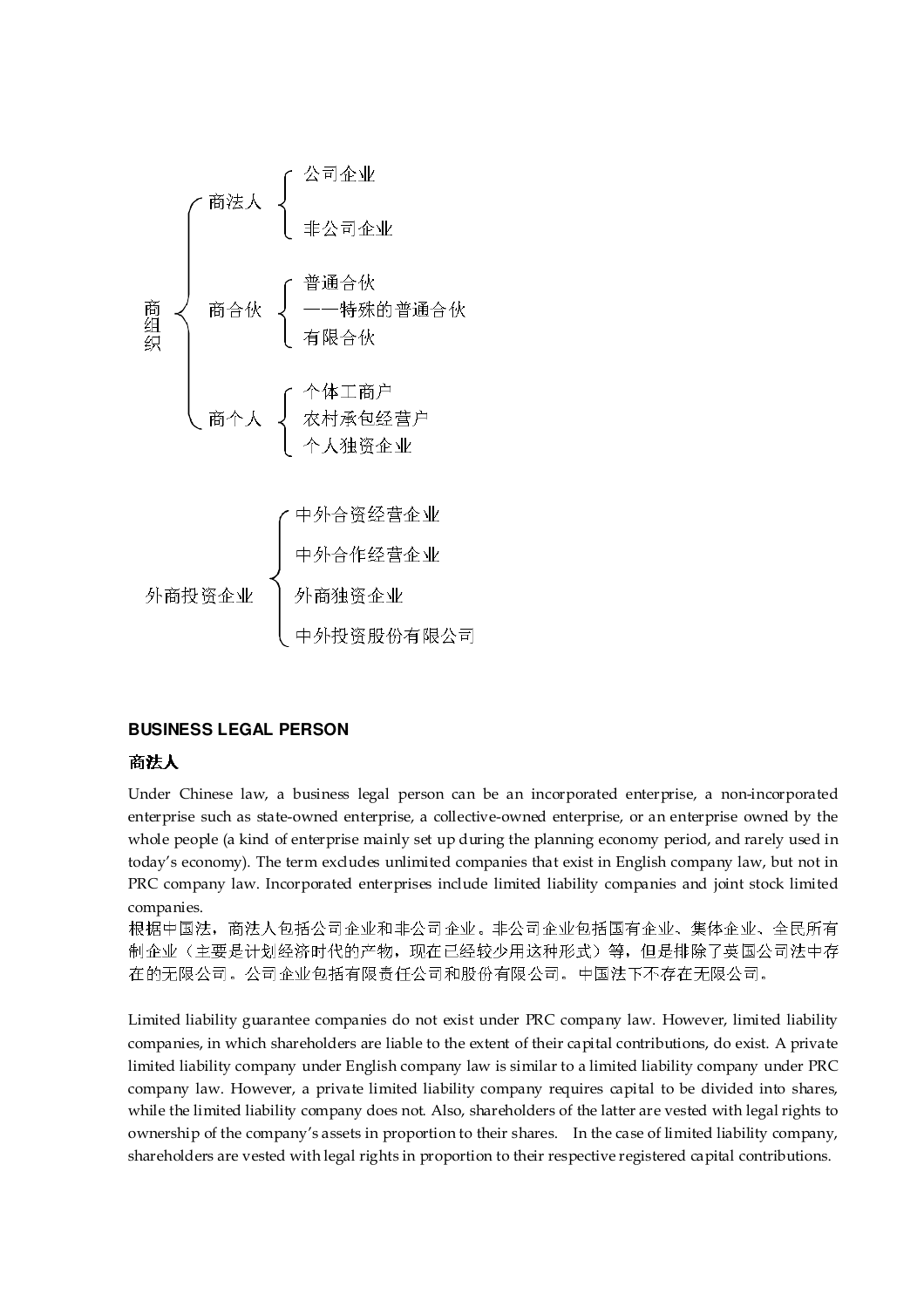中国公司法中没有所谓的保证有限公司。但是,存在有限责任公司,其股东仅就其认缴的出资额对 公司承担责任。英国公司法中的私人有限公司类似于中国公司法中的有限责任公司。但是,私人有 限公司要求将资本划分为股份,而有限责任公司没有这样的要求。另外,后者的股东根据其股票份 额对公司财产享有股东权利。在有限责任公司的情况下,股东根据其各自的出资份额享有相应的权 利。

A public limited liability company under English company law is closer to a joint stock limited company in the Chinese context. Both public limited companies in England and joint stock limited companies in China issue shares to their shareholders. Under the PRC law, a joint stock limited company can be a listed or unlisted company. A public limited liability company can be both listed and unlisted as well. A listed company means a joint stock limited company whose shares are listed and traded in a stock exchange. This is the same situation in England.

英国公司法中的公众有限公司更像是中国公司法中的股份有限公司。英国法下的公众有限公司和中 国法下的股份有限公司均向其股东发行股份。中国法下,股份有限公司分为上市公司和非上市公司。 而公众有限公司也可以分为上市公司和非上市公司。上市公司是指其股票在证券交易所上市交易的 股份有限公司。这与英国法规定相同。

According to the PRC Company Law, a limited liability company can be converted to a joint stock limited company when it meets the requirements for the establishment of a joint stock limited company. The same will apply for the conversion from a joint stock limited company to a limited liability company. 根据《公司法》的规定,有限责任公司在符合股份有限公司的条件下,可以变更成股份有限公司; 股份有限公司符合有限责任公司的条件下,也可以变更成有限责任公司。

The PRC Company Law also defines a holding company as one which holds more than 50 percent of the capital or shares of a company, or which, although it holds less than 50 percent of the capital or shares, has substantial influence over shareholders' resolutions during shareholders' meetings with its voting right. This is similar to the concept of a holding company under the English company law.

《公司法》还对"控股股东"作了定义:出资额或持有股份占 50%以上,或者出资额或者持有股份 的比例虽不足 50%,但其表决权已足以对股东会、股东大会的决议产生重大影响的股东。这与英国 公司法下关于控股公司的基本原则一致。

There is no concept of "related person" under PRC Company Law. Instead, the PRC Company Law generally describes "related" as the relation between the holding shareholders, actual controllers, directors, supervisors, or senior management personnel and the company directly or indirectly under the control of the above persons. Under English law, a company is related if it is in a holding-subsidiary situation or when two companies are both subsidiaries of a holding company.

中国公司法并未对关联公司的概念作出规定,但《公司法》对"关联关系"作了概括性的说明,即: 公司控股股东、实际控制人、董事、监事、高级管理人员与其直接或者间接控制的企业之间的关系。 英国法下,如果互为控股公司和子公司的关系或者同时为同一控股公司的子公司,即为关联公司。

The concept of "a group of enterprises" does exist in China. According to the Provisional Regulation on Administration of Registration of Groups of Enterprises, a group of enterprises is a combination of enterprises, and the capital is the link between each enterprise within the group. Such a group consists of the holding company and no less than 5 subsidiaries. It has its own group identity name and articles of association, but does not enjoy the status of a legal person. After registration with the competent authorities, a Registration Certificate for Groups of Enterprises will be issued to the group.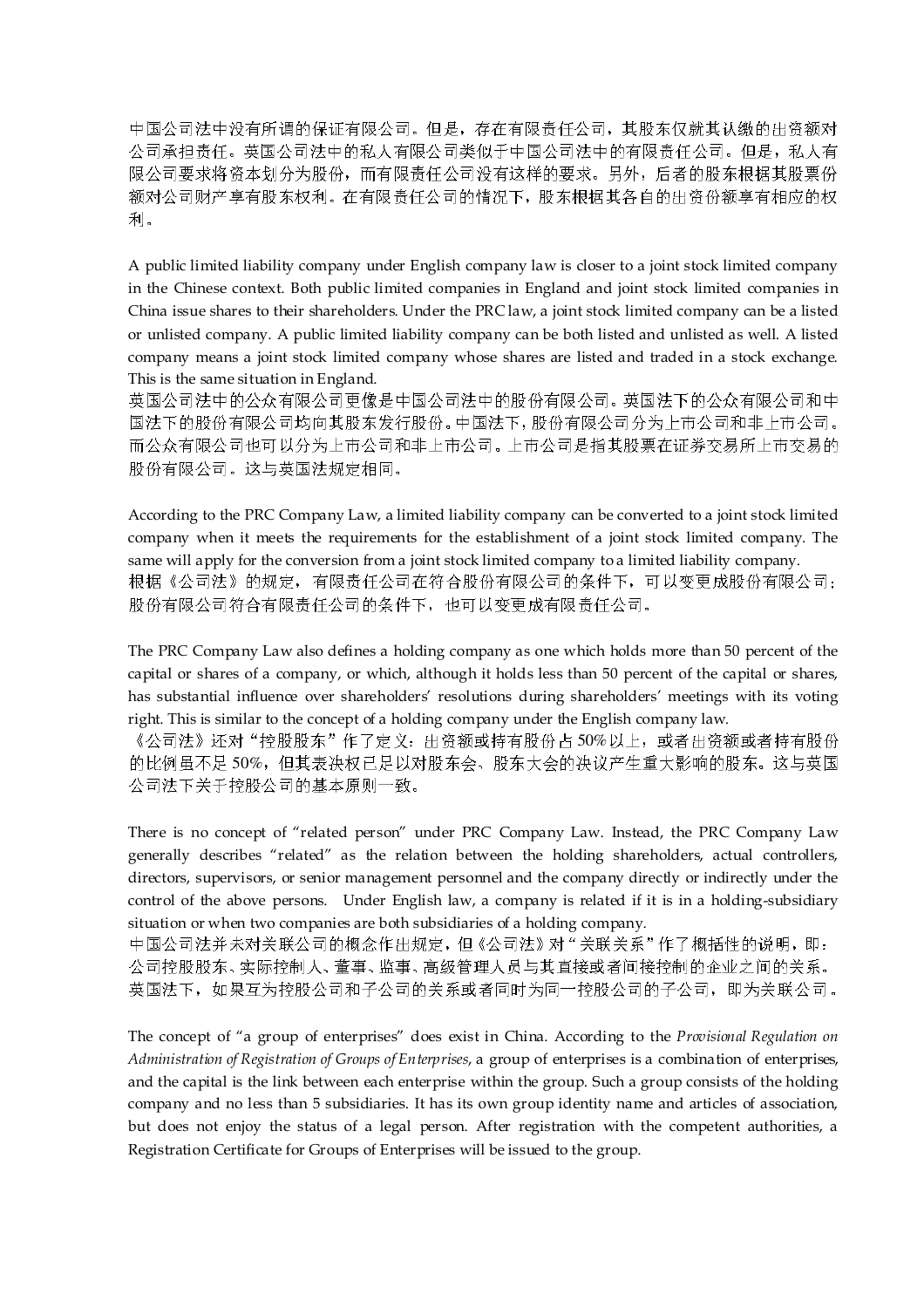在中国法下,存在"企业集团"这样一个概念。根据《企业集团登记管理暂行规定》的规定,企业 集团是以资本为主要连接纽带而形成的企业法人联合体。它的组成成员中包括母公司和不少于 5 家 的子公司,并且拥有企业集团名称和企业集团章程,但不具备法人资格。经核准登记之后,还会有 《企业集团登记证》发给企业集团。

## **BUSINESS PARTNERSHIP**

# 商合伙

Partnerships under Chinese law consist of two major types: civil partnerships and business partnerships. A business partnership is often referred to as a partnership enterprise. With the implementation of PRC Partnership Enterprise Law 2007, there are now both general partnerships and limited partnerships in China. They are the same as in English law.

根据中国法,合伙主要有两大类型:一是民事合伙,一是商事合伙。商事合伙通常称为合伙企业。 随着 2007 年中国《合伙企业法》的施行,中国现在和普通法辖区一样既有普通合伙,也有有限合 伙。这与英国法的规定相同。

Rules governing partnerships in China are more or less the same as under English law. The definition of a "limited" partnership under PRC Partnership Enterprise Law 2007 is similar to English Limited Partnerships Act. Art 2 of the PRC Partnership Enterprise Law 2007 provides that there must be at least one general partner. The limited partner takes no part in the management of the partnership affairs. Limited liability partnerships exist in England and are governed more by the principles of company law. In China, there is no limited liability partnership.

规范中国合伙企业的法律与英国法下的规范或多或少有着相同之处。中国 2007 年《合伙企业 法》下的"有 限"合伙定义与英国Limited Partnerships Act下的定义相似。中国 2007年《合伙企业法》第 2 条规定, 有限 合伙必须至少有一名普通合伙人。有限合伙人不参与合伙企业事务的管理。有限责任合伙存在于英国,更多 是由公司法来规范,但中国并不存在有限责任合伙的组织形式。

In China there is a hybrid version under the Partnership Enterprise Law 2007 referred to as 'special general partnership'. There are differences between 'special general partnership' and 'general partnership'. A special general partnership has the following characteristics:

在中国,2007 年《合伙企业法》中还规定了一种"混合版本"的合伙制,被称为"特殊的普通合伙"。 它与普通合伙企业存在区别。特殊的普通合伙具有以下特征:

(1) Its business name has to include the wording "special general partnership";

(2) Under art 55 of the Partnership Enterprise Law 2007, enterprises that provide professional services can operate as a special general partnership;

(3) Under this business structure, partners jointly and severally assume unlimited liability arising from their business activities. However, with regards to liabilities arising out of the intentional and wrongful acts committed by one or more partners, the defaulting partner(s) will bear unlimited or unlimited joint and several liabilities. The other partners' liabilities are limited to their share of the partnership assets;  $^2$ 

(4) A special general partnership enterprise is required to set up a risk fund and be covered by professional indemnity insurance. The risk fund will be used to cover liabilities incurred by the partners arising from their business activities.

 $\overline{a}$ 

<sup>2</sup> Art 57 of the Partnership Enterprise Law 2007.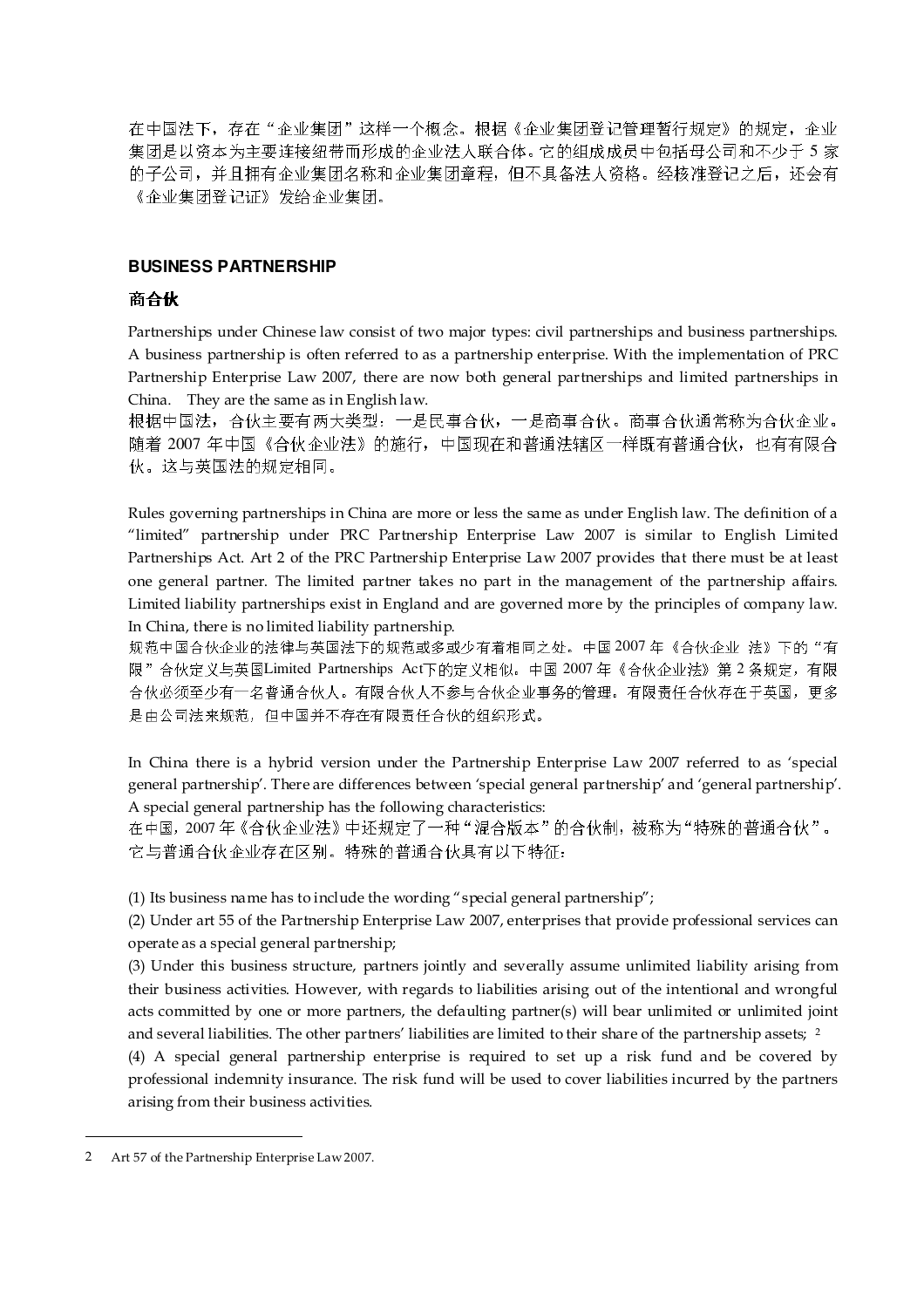(1)特殊的普通合伙企业名称中应当标明"特殊普通合伙"字样;

(2)根据 2007年中国《合伙企业法》第 55 条规定,以专业知识和专门技能为客户提供有偿服务的 专业服务机构可以选择以这种商业结构运作;

(3)在这种商业结构下,一般而言,合伙人对合伙企业的商业活动产生的债务仍承担共同的无限 连带责任。例外的是,在执业活动中,对于因某位或某几位合伙人的故意或者重大过失行为所产生 的合伙企业债务,有过错的合伙人承担无限或无限共同连带责任,其他合伙人仅仅以其在合伙企业 中的财产份额为限承担责任; 27

(4)特殊的普通合伙企业应当建立执业风险基金、办理职业保险。执业风险基金用于偿付合伙人 执业活动造成的债务。除以上提到的几点外,特殊合伙与普通合伙企业所适用的法律规定相同。

Other than those stated above, the provisions governing the special general partnership are the same as those governing the general partnership.

除上述规定以外,关于特殊的普通合伙的其他规定与普通合伙相同。

Under PRC law, the conversion between partnerships and limited liability companies/joint stock limited companies, due to the immense discrepancy between these two types with respect to their structure and liabilities of partners/shareholders, is not possible under the PRC law.

由于在企业架构方面以及合伙人/股东对企业债务的承担方面,合伙企业都与有限责任公司和股份 有限公司的情况非常不一样,目前中国法下合伙企业和有限责任公司或股份有限公司之间不能互相 直接转换。

### **BUSINESS INDIVIDUAL**

## 商个人

PRC Sole Proprietorship Enterprise Law mainly regulates an individual proprietorship business in China while an individual industrial and commercial business is regulated by Regulations on Individual Industrial and Commercial Business. They are identical to sole proprietorships in English law and the proprietors do not enjoy limited liability.

在中国,个人独资企业主要由《个人独资企业法》调整,个体工商户主要由《个体工商户条例》调 整。商个人与英国法中的个人独资相对应。它们与英国的个人独资相同,所有人承担无限责任。

# **FOREIGN BUSINESS ENTERPRISE**  中国的外商投资企业

In China, enterprises with foreign investment are called foreign investment enterprises ("FIEs"). FIEs are established in accordance with Chinese law and they can be Sino-foreign joint ventures or wholly foreign-owned enterprises. They are categorised as Sino-foreign equity joint ventures ("EJV"), Sino-foreign contractual joint ventures ("CJV"), wholly foreign-owned enterprises ("WFOE") and Sino-foreign joint stock limited company.

在中国,外商投资企业 ("FIEs")是指根据中国法律设立的,由外商投资的企业。包括中外投 资合作的企业和外商独资的企业。具体分为:中外合资经营企业("EJV"),中外合作经营企业("CJV"), 外商独资企业("WFOE")、中外投资股份有限公司。

A Sino-foreign equity joint venture takes the form of a limited liability company under Chinese law. The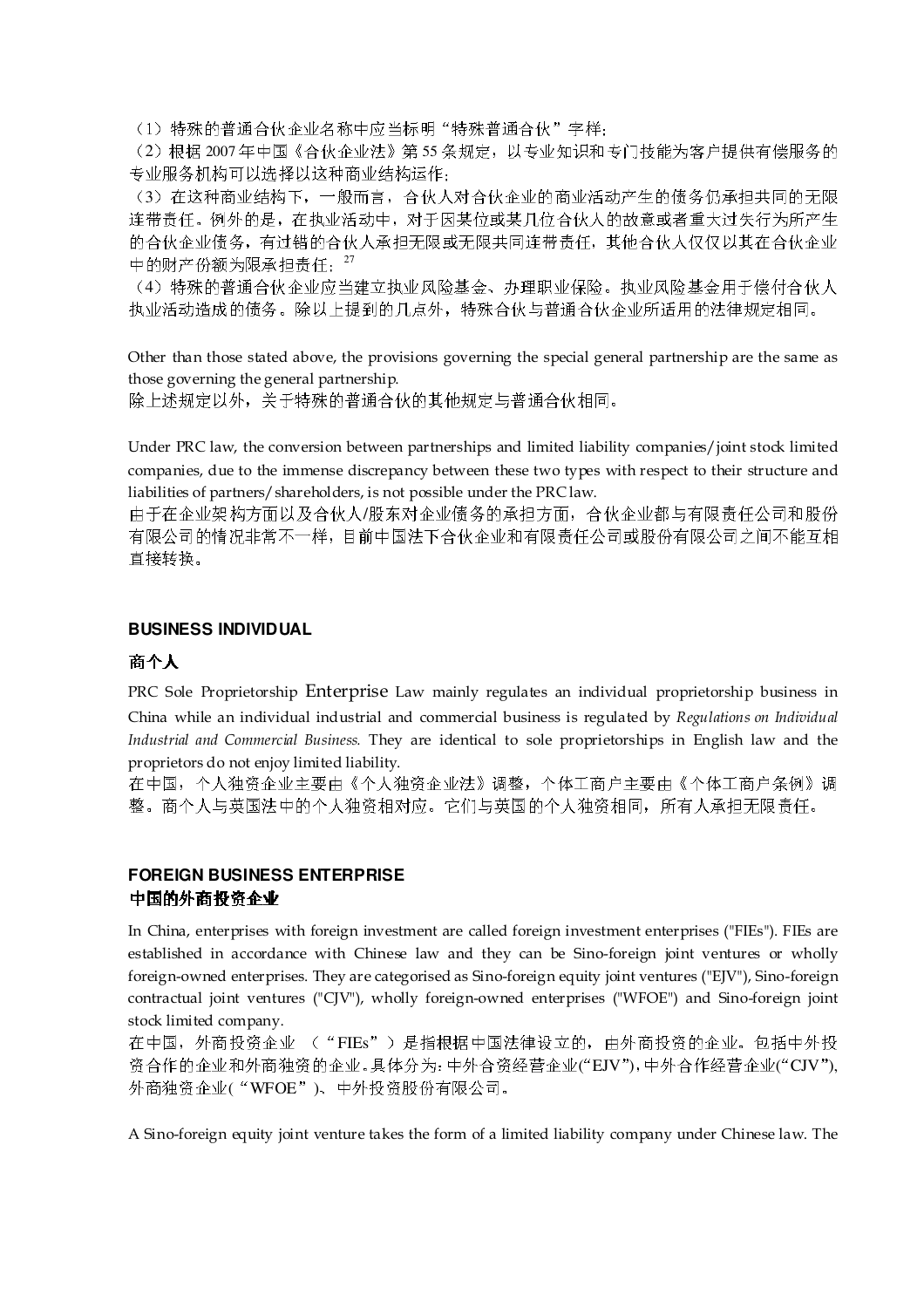proportion of the investment contributed by the foreign investor will generally not be less than 25 percent of the registered capital of a joint venture. Chinese and foreign parties set up this kind of enterprise in line with the Law of the PRC on Chinese-Foreign Equity Joint Ventures. They share investment and management responsibilities. They also share profits and bear losses and risks in proportion to their contributions to the registered capital.

根据中国法,中外合资经营企业采取有限责任公司的形式,外国投资者在注册资本中的投资比例一 般不少于 25%。中国合营者与外国合营者依照《中外合资经营企业法》设立这种类型的企业。他们 共同投资、共同经营,按照注册资本中的投资比例分享利润和承担损失与风险。

The establishment and operation of a Sino-foreign contractual joint venture falls under the regulation of the Law of the PRC on Chinese-Foreign Contractual Joint Ventures. The Chinese party and foreign party share the profits and bear the losses and risks based on the terms of the CJV agreement. This provides more flexibility in the sharing of profits and losses than the rules governing the EJVs. Unlike the EJVs, the corporate structure is not restricted to a limited liability company.

中外合作经营企业的设立和经营由《中外合作经营企业法》调整。中方与外方按照签订的合作合同 分享利润和承担损失与风险,对于利润分配和损失的承担比中外合资经营企业的规定更具有灵活性。 与中外合资经营企业不同,这种类型的企业可以采取有限责任公司以外的其它形式。

Wholly-owned foreign enterprises are enterprises completely owned by foreigners, the establishment and operation of which are under the governance of the Law of the PRC on Foreign Invested Enterprises. Chinese law allows a WFOE to be structured as a limited liability company and other forms approved by the relevant authorities.

外商独资企业完全为外国投资者所有,其设立和经营受到《外资企业法》的管辖。中国法律允许外 商独资企业采取有限责任公司的形式,经批准也可以为其他责任形式。

With the limited liability companies involving foreign investment mentioned above, the PRC Company Law is only applicable when the Law on Chinese-Foreign Equity Joint Ventures, the Law on Chinese-Foreign Contractual Joint Ventures, and the Law of the PRC on Foreign Invested Enterprises are silent on the legal issues involved.

对于上述外商投资设立的有限责任公司而言,在涉及的法律问题上,只有当《中外合资经营企业法》、 《中外合作经营企业法》、《外资企业法》缺少相关规定时,《公司法》才有适用的空间。

The Chinese party and the foreign party hold the shares in a Sino-foreign joint stock limited company. The shareholding of foreign party will be more than 25 percent. In the past the minimum registered capital used to be RMB 30,000,000. The present situation is confusing. The existing Company Law amended in 2013 has removed the threshold for registered capital of a joint stock company. However, the Provisional Regulations on the Establishment of Sino-foreign Joint Stock Limited Companies has maintained the requirement of at least RMB 30,000,000 of registered capital. At least 25 percent of the registered capital has to be contributed by foreign investors. Also, the Ministry of Commerce ("MOFCOM") issued a notice in June 2014, stating that the threshold for registered capital for FIEs should be removed. Such notice, in terms of the hierarchy of laws, is subordinated to the above Provisional Regulation. However, in practice, its local branches always uphold any notice issued by MOFCOM. It is our submission that the minimum registered capital of RMB 30,000,000 has been removed.

中外投资股份有限公司由中方和外方共同持有股份,外方股东持股在 25%以上。在过去,它的最低 注册资本为人民币三千万,这是很确定的。但现在这个问题有点模糊。一方面,2013 年修订的《公 司法》取消了对股份有限公司的最低注册资本要求,但《关于设立外商投资股份有限公司若干问题